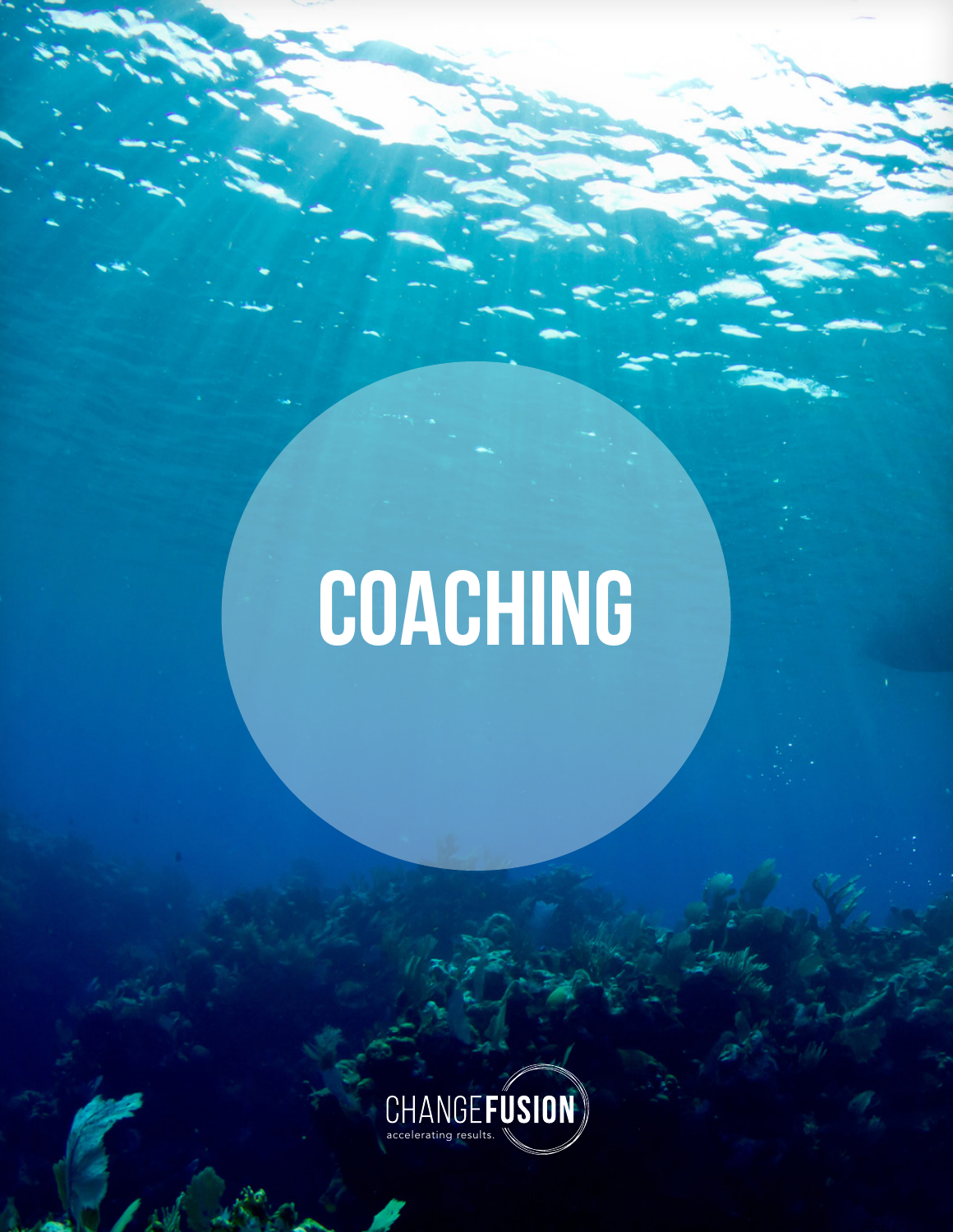### **Coach** /koch/ verb

#### *The process of unleashing full personal potential*

Everyone (yes, EVERYONE) has untapped capacity within. Your potential to grasp the truth of a situation, work through challenges, improve relationships, and build new skills and behaviors is tremendous. And, that being said, sometimes things get in the way. It can be a role transition, external challenges, difficult relationships, or organization-wide change, but suddenly you find yourself needing support. That's when you call in a ChangeFusion coach. We coach you back into your capacity and then expand it further. We help you navigate complexity, influence effectively, lead change, and find new strategies to succeed, no matter your situation.

Encouragingly,



About Us

We help organizations achieve change, define strategy, shift culture, and build the capacity of their leaders and employees. We do it all with hard-hitting business acumen, deep knowledge of organization dynamics, and a strong emphasis on making a sustainable difference.

©2016 CHANGEFUSION, LLC. ALL RIGHTS RESERVED.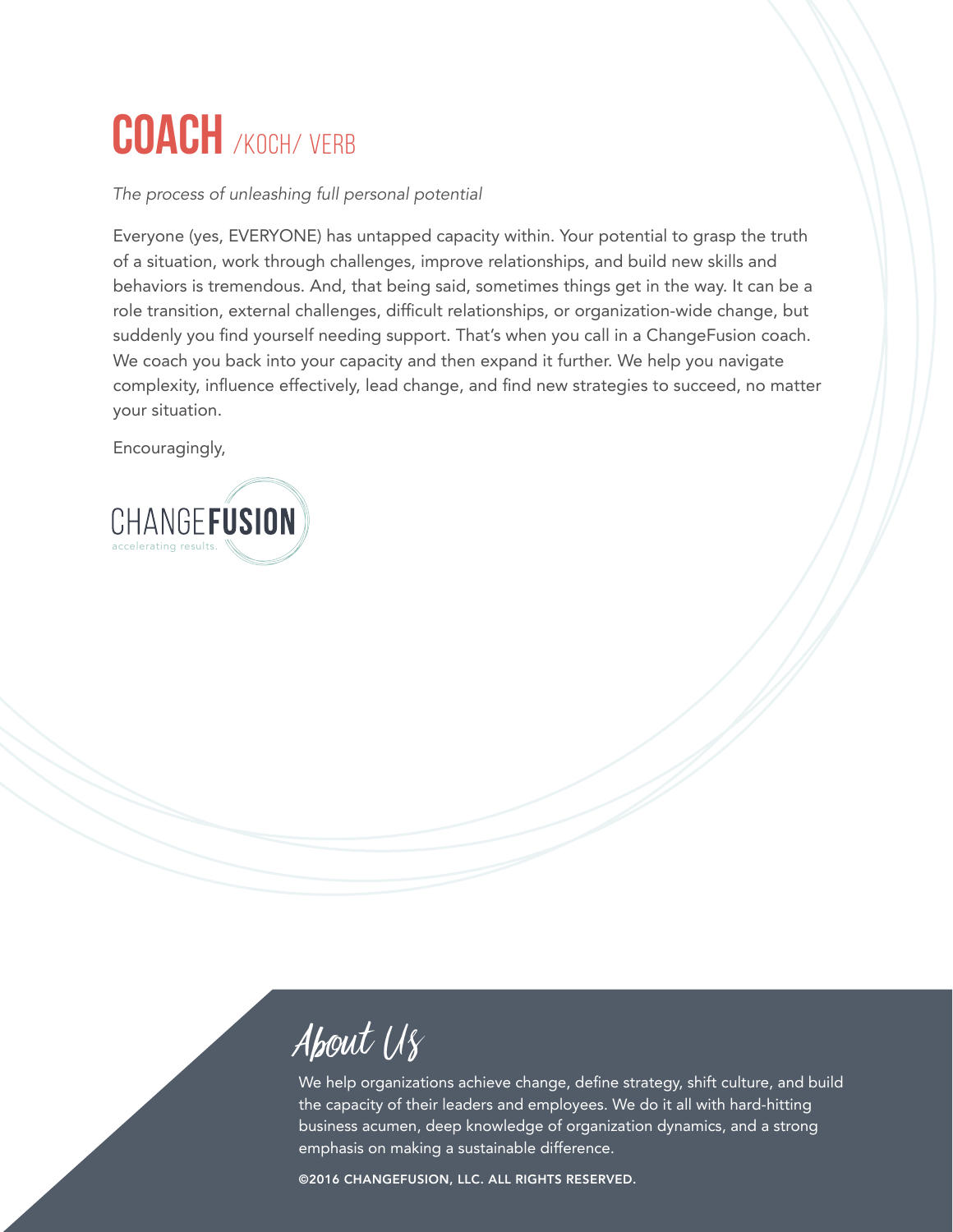### **WE HELP YOU SUCCEED.**

#### OUR COACHES HELP LEADERS SEE NEW PERSPECTIVES.

Leaders are embedded in a complex web of relationships and organization dynamics. One key differentiator of high-performing leaders is their ability to understand the context that surrounds them and identify concrete actions to create new connections, build capacity, and achieve results in sustainable ways.

This involves self-awareness, interpersonal dexterity, and a deep understanding of how organizations function and change. We coach leaders to balance these personal and systemic perspectives, while challenging them to grow to new levels of performance and satisfaction in their work.

Would this help your organization?

Impact of Executive Coaching:





Our coaches are strategic partners for global leaders. We help you succeed.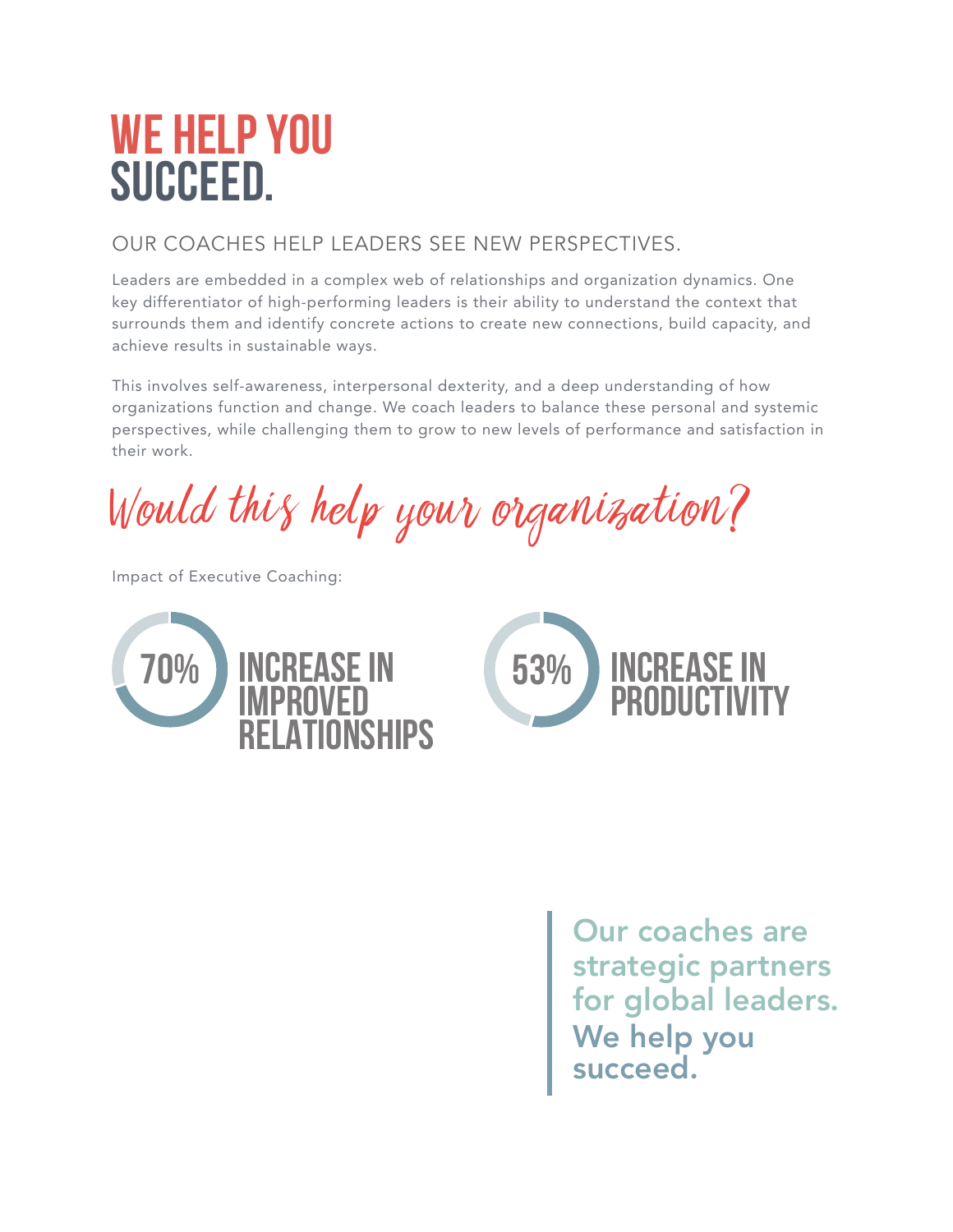### **WHY**  CHANGE**FUSION?**

OUR APPROACH: **PARTNERSHIP**

OUR LEVERAGE POINTS: **YOU**

OUR SECRET SAUCE: **SCIENCE** Our philosophy centers on the belief that coaching is a partnership between two people that focuses on deep learning and development. Our coaches are thinking partners to help you clarify your thinking and weigh options for action. They are trusted advisors who support and identify new approaches, models, and practices for leaders.

The essence of executive coaching is helping leaders recognize and reconcile their dilemmas and assist them in applying their learning to increase organization results. Our coaches are advocates to help you find your best. They are deep listeners who work with you to identify patterns and develop new practices.

Our approach to executive coaching is grounded in behavioral science, complexity science, neuroscience, and organizational best practices. We know the wiring behind the brain, heart, and body and we use this to understand the impact and ripple of individual actions through human systems.

### $\overline{\mathcal{O}uv}$  expertise

Our coaching practice helps you see habits that lock you in place and develop new skills to succeed. Through pause, focus, and practice, we help leaders take a strategic break from their day-to-day and tackle tough problems in partnership.

©2015 CHANGEFUSION, LLC. ALL RIGHTS RESERVED. Our coaches bring the lens of systems thinking to their work. We know that your actions are informed by your culture and organization; understanding your best options for change requires understanding your external environment. We ask questions to dig deeply and uncover things you may not see simply because you're so used to seeing them. Deep change comes from seeking and committing to your personal best. Our coaches focus on your strengths to tap into this "inner you" and leverage your full potential to break old patterns and achieve new results.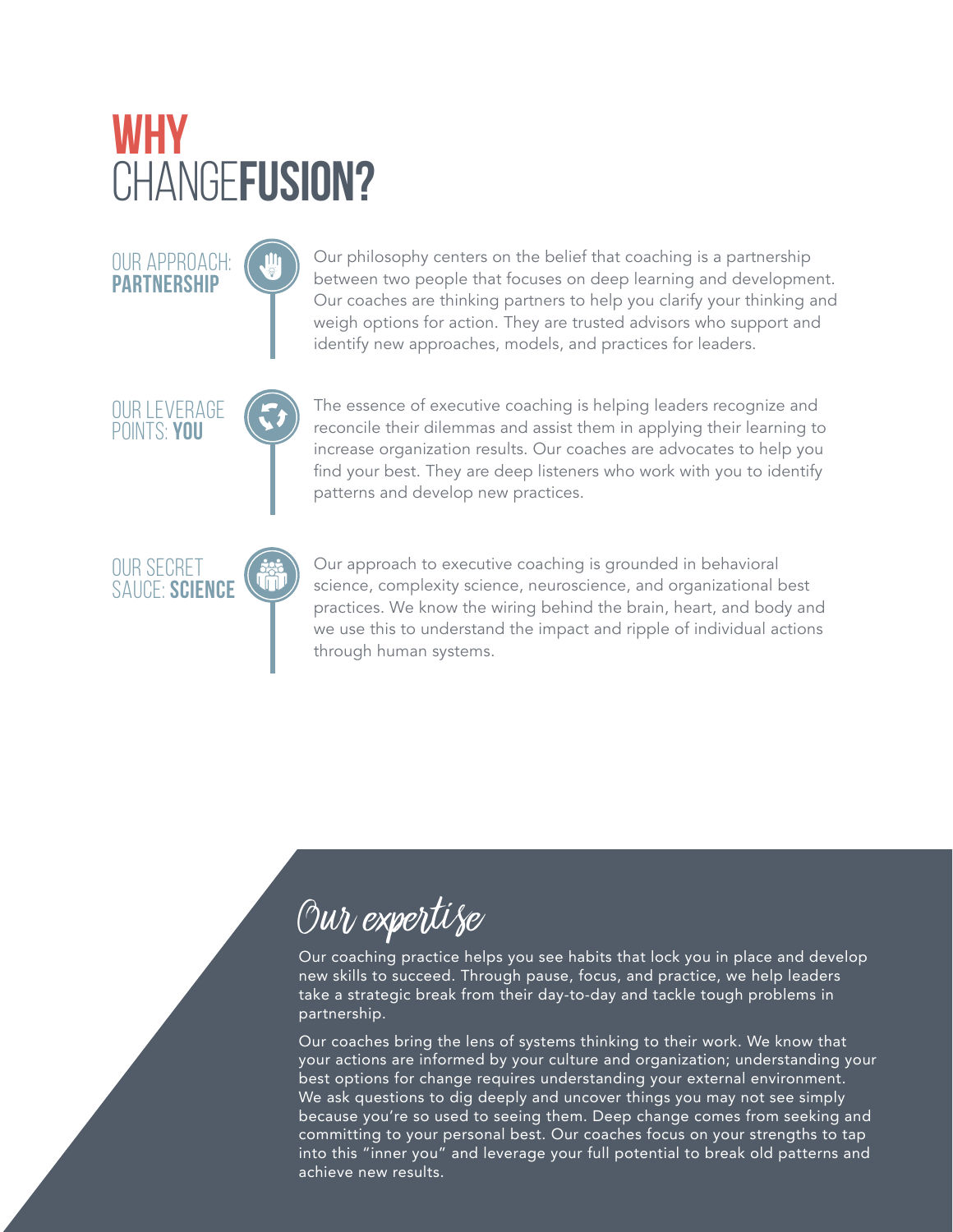### **OUR COACHING SERVICES: 360 ASSESSMENT**

#### A LEADER'S IMPACT RIPPLES THROUGHOUT AN ORGANIZATION.

We coach leaders into greater levels of self-awareness and expand their knowledge of their impact and opportunities for greater effectiveness. One tool we use in doing this is our proprietary LI360.



#### **Leadership insights 360 (li360)**

The Leadership Insights 360 (LI360 ™) is an online 360 assessment designed to build awareness of leadership impact and effectiveness through actionable feedback from peers, direct reports, manager(s), and stakeholders or colleagues. It hones in on 15 core leadership behaviors and collects information on how well you demonstrate these competencies. Using this tool, you receive a comprehensive leadership report that includes all feedback, a synthesis of your strengths and development areas, and a guided development plan to enact behavior change and accelerate your skills and results.

#### **15 core leadership competencies**

#### **knowing self**

Self-awareness Personal accountability Adaptability Builds relationships Influence

#### **leading others**

Delivers results Builds engaged teams

#### **leading organization**

Strategic thinking Change leadership Sets direction **Effective decision making** Political savvy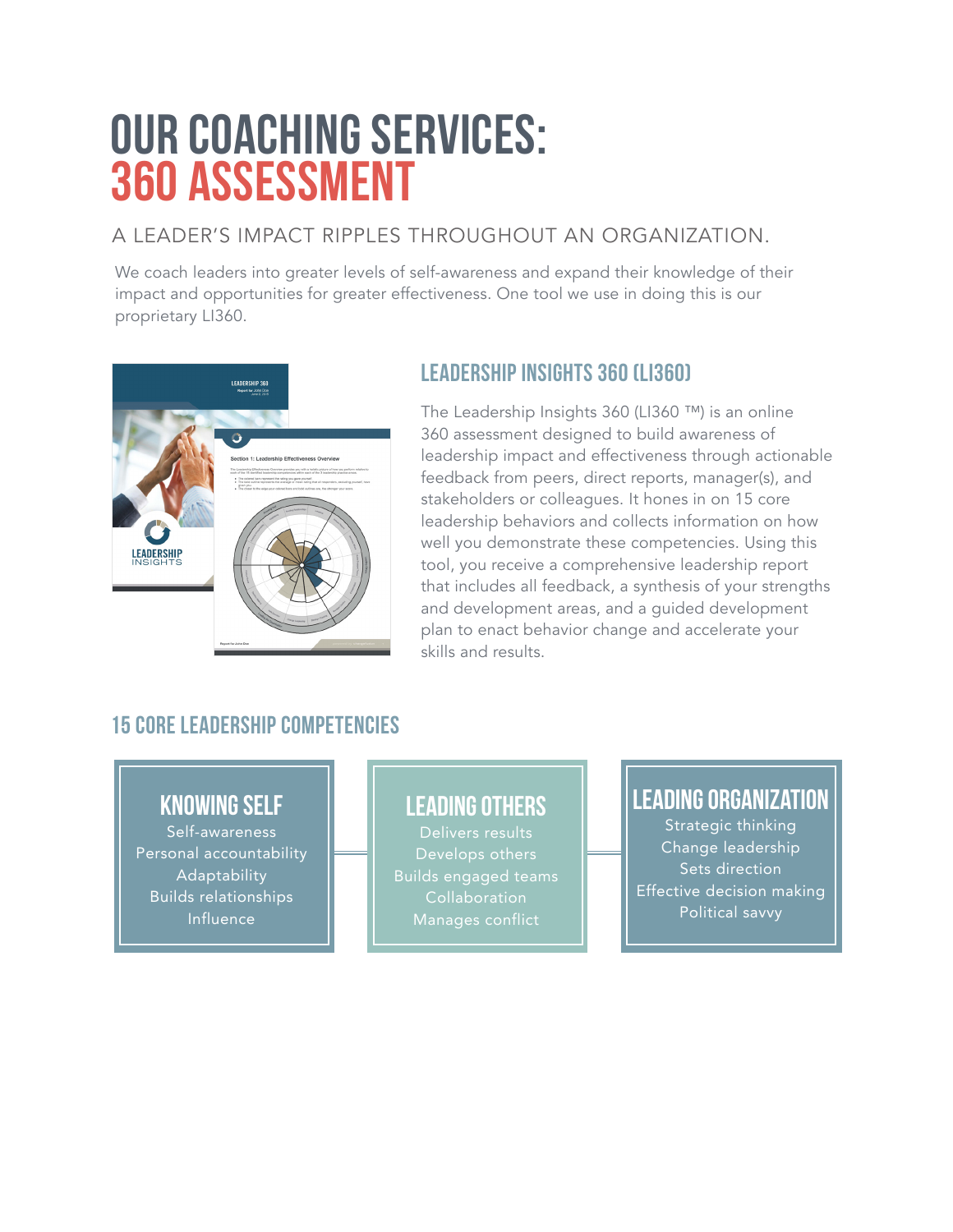### **OUR COACHING SERVICES: LEADERSHIP**

#### LEADERS MAKE THINGS HAPPEN. DO YOURS?

Our leadership coaches work around the globe in multiple industries to help leaders increase their effectiveness, strategize change, build strong relationships, and deliver results. Our most popular leadership coaching packages are:



#### **LEADER ONBOARDING**

This 6-month package supports new leaders in beginning their roles on an accelerated learning curve. Accelerate your transition by partnering with a coach to examine the culture, goals, and strategy of your organization and build your transition plan.





#### **leadER COMMUNICATION AUDIT**

This 6-month package focuses on using strategic communications to mobilize others and establish a clear direction for your organization. Find and maximize your voice by partnering with a coach to audit your communication skills, leadership presence, and ability to set clear direction.





#### **LEADER BEHIND THE MIRROR**

This 6 to 12-month package focuses on self-awareness and personal presence. Increase your effectiveness by partnering with a coach to expand your self-awareness and create your leadership ripple more intentionally.

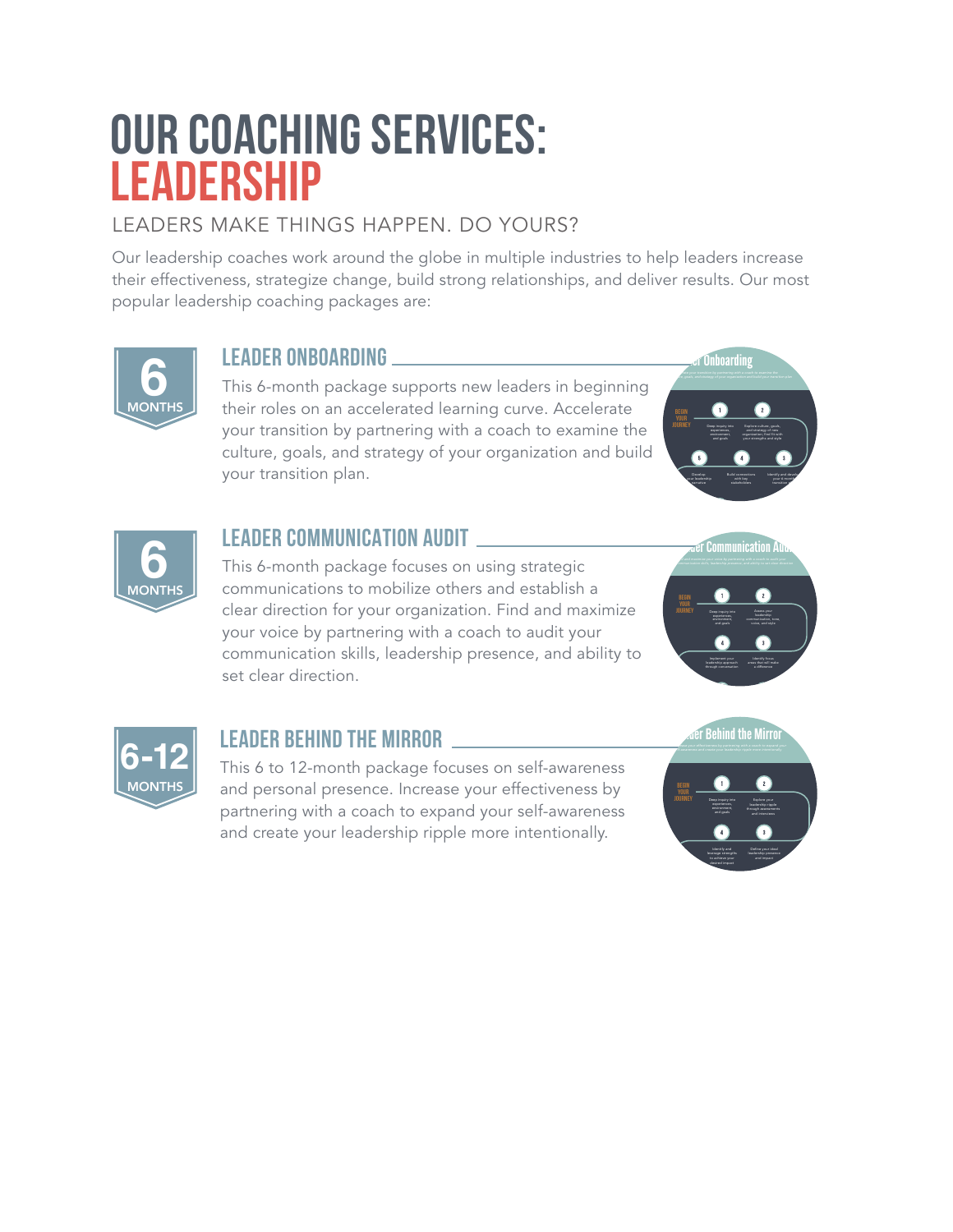### **OUR COACHING SERVICES: MANAGERS**

#### GREAT MANAGERS CREATE ENVIRONMENTS WHERE EVERYONE PERFORMS.

Our coaches work around the globe in multiple industries to help managers increase their effectiveness, enable high-performance, and delegate to develop capability, lighten personal workload, and deliver results. Our most popular manager coaching packages are:



#### **MANAGER TUNE-UP**

This 6-month package focuses on redesigning your impact as a manager. Unlock potential and deliver new results by partnering with a coach to assess and explore your strengths, development areas, and management style.





#### **EXERCISE YOUR INFLUENCE**

This 3-month package focuses on building your capacity to persuade, convey, and convene. Enhance your influence skills across diverse situations and relationships by partnering with a coach to assess, explore, and grow your personal power.





#### **MANAGE AN ALL-STAR TEAM**

This 3 to 6-month package helps you tackle the messy, difficult, and inspiring role of managing head-on. Build a top-performing team by partnering with a coach to explore and create the conditions for effective teams.

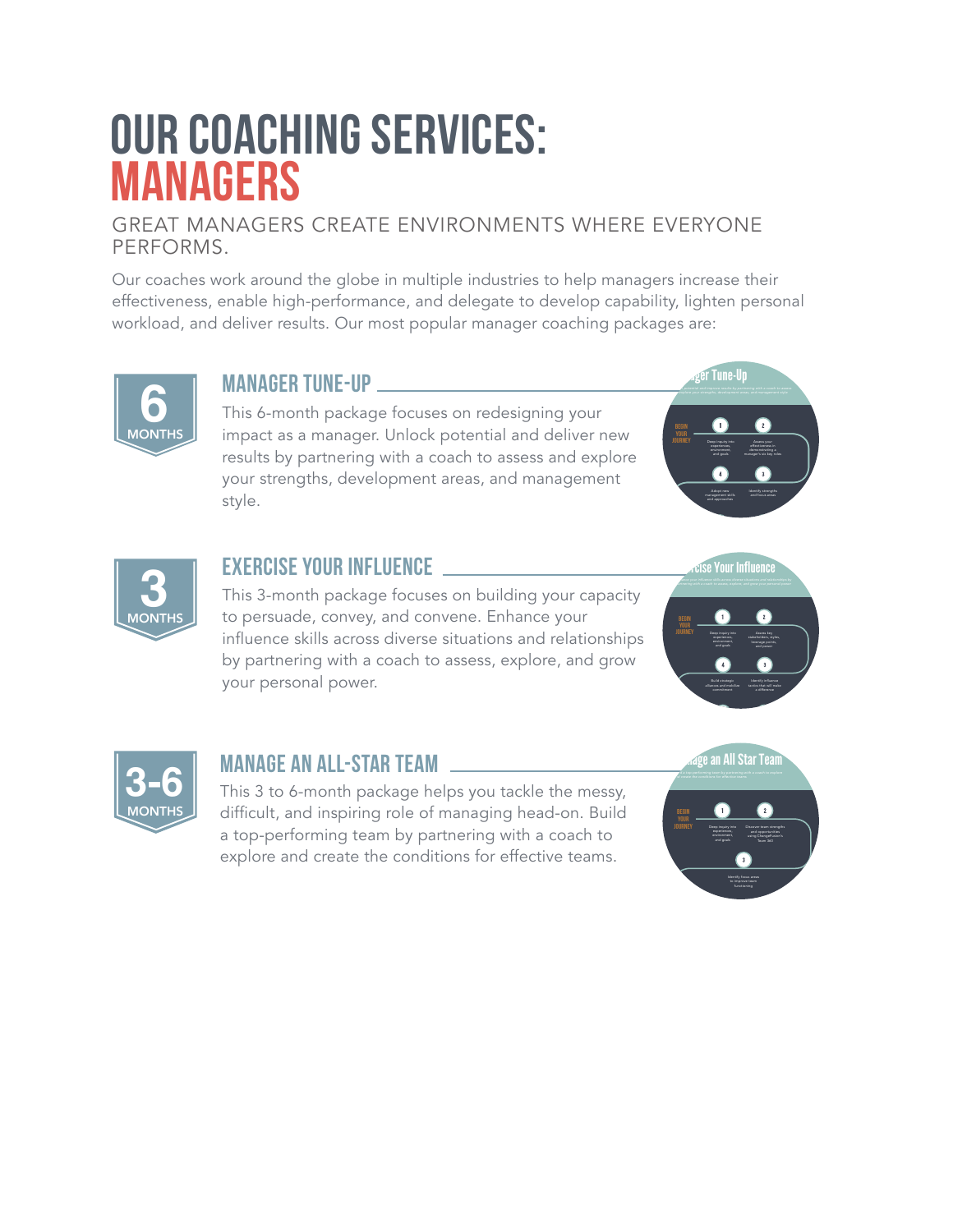### **OUR COACHING SERVICES:**

#### TAP INTO YOUR PERSONAL POTENTIAL

Our coaches work with individuals around the globe in multiple industries to increase performance, build effective relationships, and unlock personal potential and passion. Our most popular individual coaching packages are:



#### **UNCOVER YOUR PASSION**

This 6-month package focuses on tapping into who you are and what you want. Articulate your goals and aspirations by partnering with a coach to explore your values, strengths, and passion.





#### **UNLEASH YOUR IMPACT**

Use this 3 to 6-month package to increase your impact by partnering with a coach to identify your unique strengths, development areas, and strategic actions for greater performance.



Fact: you have the answer, sometimes you just need help seeing it.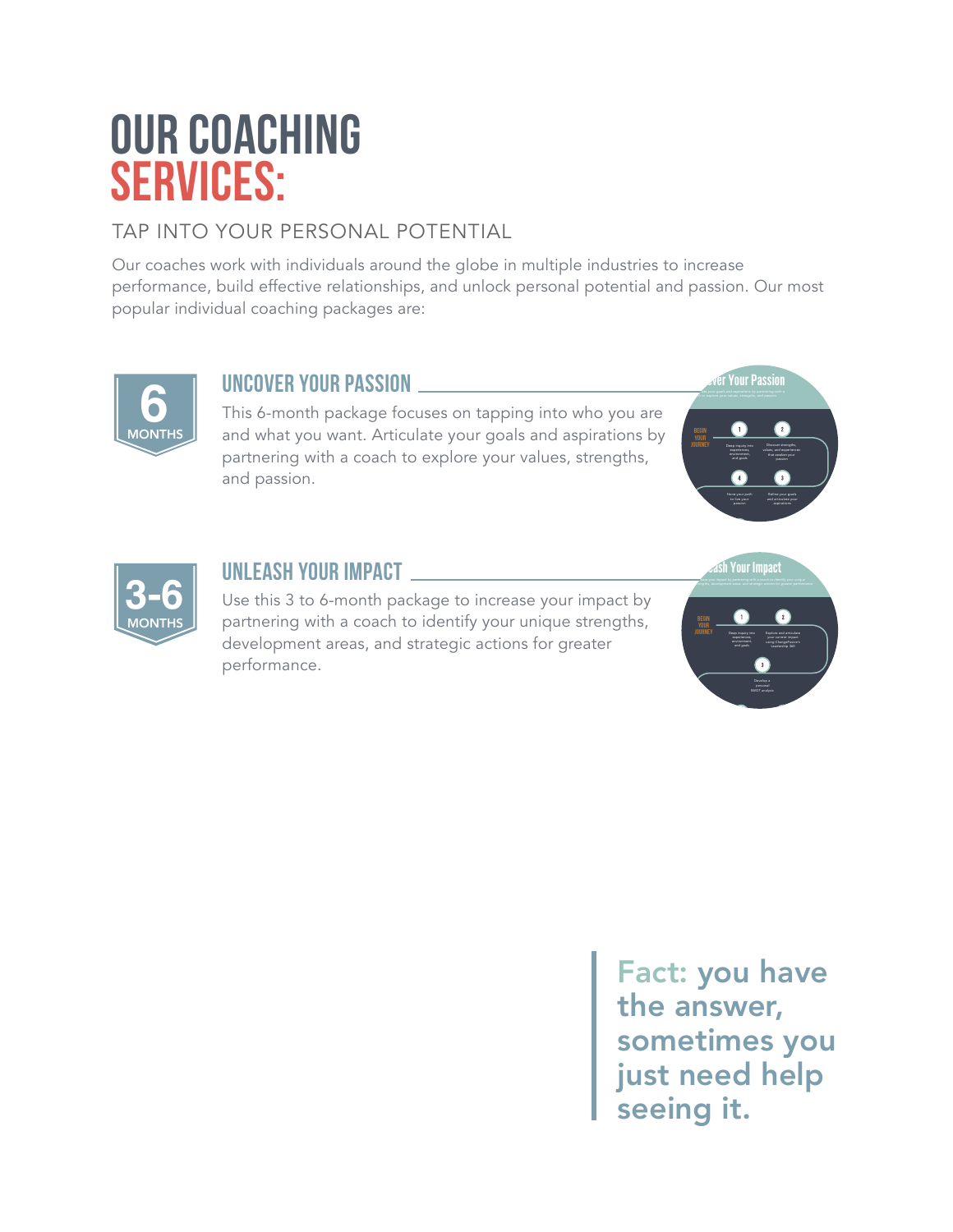### **OUR CLIENT IMPACT**

#### HEAR WHAT OUR CLIENTS HAVE TO SAY

We coach you to succeed. Together, we achieve new results, improve relationships, and increase self-awareness.



*ChangeFusion coaches created a robust process that mobilized energy toward developing our future. They asked the tough questions and supported us in creating meaning from all the information. Their support enabled us to have conversations that were needed*



The coaching has totally opened my eyes to a new way of leading. Rather than *directing everyone and everything, I've learned to set aggressive expectations and focus my efforts on instilling accountability and coaching my team. I have less stress, better results and a happier team.*



*I have a new understanding what it means to be a coach. I'm equipped to really explore our Executive Directors' goals and dilemmas rather than tell them what I think they need to do.*